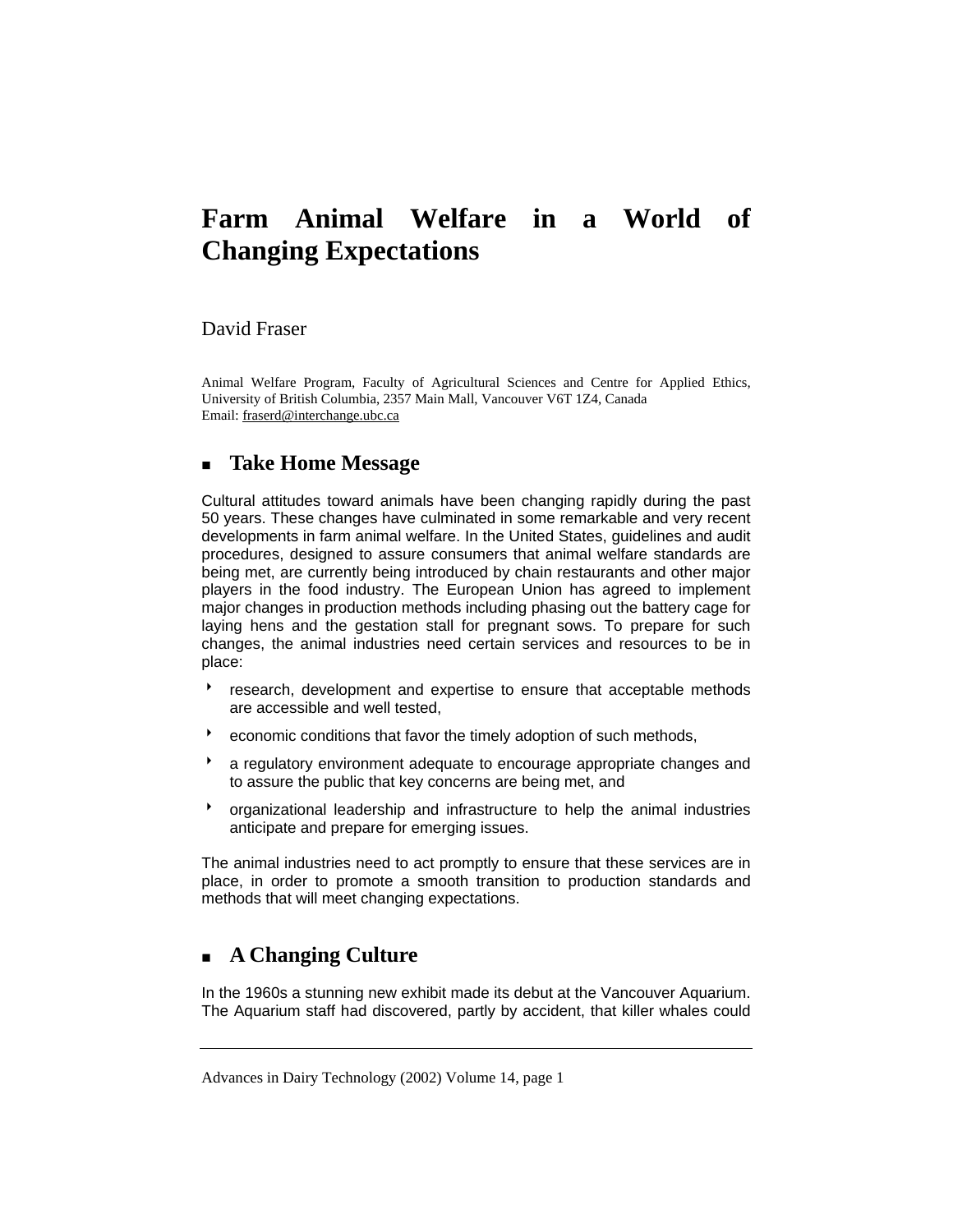be captured alive and kept in a large public-viewing pool where they quickly became the Aquarium=s star attraction. In 2001, however, after much debate the Aquarium decided that it would no longer keep these active, highly social animals under such conditions, and the one remaining whale was transported to San Diego where she would at least have more space and the company of other whales. All this occurred during a provincial election in British Columbia, and the whale received about as much media attention, and certainly more sympathetic public interest, than any of the political parties.

This is just one instance out of hundreds we could cite to illustrate the tremendous public interest that has arisen over animals and their well-being during the past 50 years. The change has touched virtually every aspect of animal use:

- When I was growing up on a small Canadian farm in the 1950s, tax money was paid as bounties to encourage people to kill wolves as a public service; today, tax money is being paid to protect wolves and re-establish them in areas where my contemporaries had exterminated them.
- $\bullet$  In the 1950s scientists considered it acceptable to shoot a mother chimpanzee in Africa, bring her baby to North America, raise it in a steel cage, and then use it as a living test-crash dummy in vehicle safety research; today there is an international movement to ban all use of chimpanzees in harmful research, with New Zealand, the United Kingdom (UK) and the Netherlands now having taken that step.
- In the 1960s animal agriculture began a massive move toward the use of cages for laying hens and gestation stalls for pregnant sows; in 1999-2001, senior officials of 15 countries drafted directives that will ban the use of these housing systems in the European Union (EU) effective from 2012.

In these examples we see a profound change in public attitudes and values regarding animals, to the point that practices which seemed perfectly acceptable C even modern and progressive C just a few decades ago are now becoming farther and farther removed from what the public sees as acceptable treatment of animals. These changes in public values have been influencing animal agriculture for many years. In the 1950s and 1960s there was great public attention to humane slaughter, and a number of countries created humane slaughter legislation. In the 1960s, attention tended to shift to humane trucking, and certain countries created legislation to protect animals during transport. The 1960s and 1970s saw the start of protest over on-farm production methods in books such as Ruth Harrison's Animal Machines (1964) and Peter Singer's Animal Liberation (1975). In this case, however, there were no simple solutions. Some of the most controversial methods  $C$  such as veal calf crates and battery cages C were also the most economical, and it was not clear that alternative systems were better for the animals. Hence, during the 1970s and 1980s, society seemed to experiment with different ways of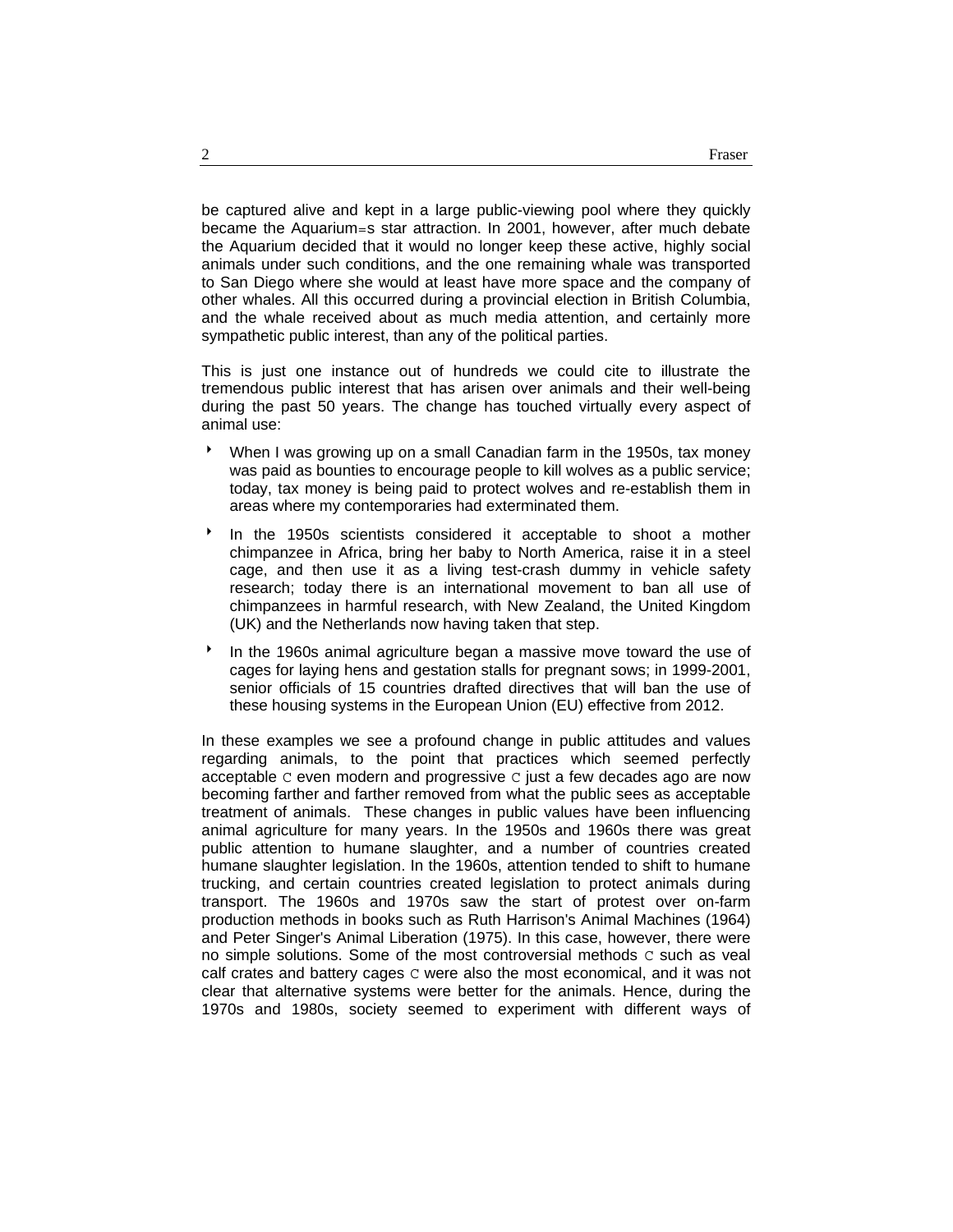responding to these concerns. Committees were formed; conferences were held; codes of practice were written in many countries, and a few countries begun to regulate certain aspects of animal housing. For the most part, however, the controversial production systems remained intact.

# **A New Phase Of Change**

In the last three years, however, I sense that we are entering a new phase when animal agriculture in many countries is suddenly embarking on major changes (Table 1). In 1999 a ban on gestation stalls for sows came into effect in the UK, followed, six months later, by an EU directive to phase out the standard battery cage within 12 years. In 2000, McDonald=s Restaurants announced animal welfare standards that their suppliers in the United States (US) would have to meet by specific dates; and Europe and Japan proposed that animal welfare standards be included in international trade agreements. In 2001, Burger King Corporation announced animal welfare standards that would be required by its suppliers, initially in the US; and the EU passed a directive to phase out the gestation stall throughout its member countries by 2012. Thus, in the past three years we have seen a new will to change and new agents of change that were not visible just a few years earlier.

### **Table 1. Key developments 1999-2001**

| Year | <b>Development</b>                                                                 |
|------|------------------------------------------------------------------------------------|
| 1999 | UK ban on sow stalls                                                               |
| 1999 | EU agreement to phase out battery cages by 2012                                    |
| 2000 | McDonald=s US announces animal welfare standards                                   |
| 2000 | Europe and Japan propose including animal welfare standards in<br>trade agreements |
| 2001 | Burger King Corporation announces animal welfare standards                         |
| 2001 | EU agreement to phase out sow gestation stalls by 2012                             |

Although the legislative moves in Europe had been growing for some years, the involvement of the chain restaurants occurred more suddenly. During the 1990s McDonald=s in the UK had brought a suit for libel against two activists who had distributed pamphlets accusing McDonald=s of causing various social problems including destruction of tropical rain forest, exploitation of workers, and cruelty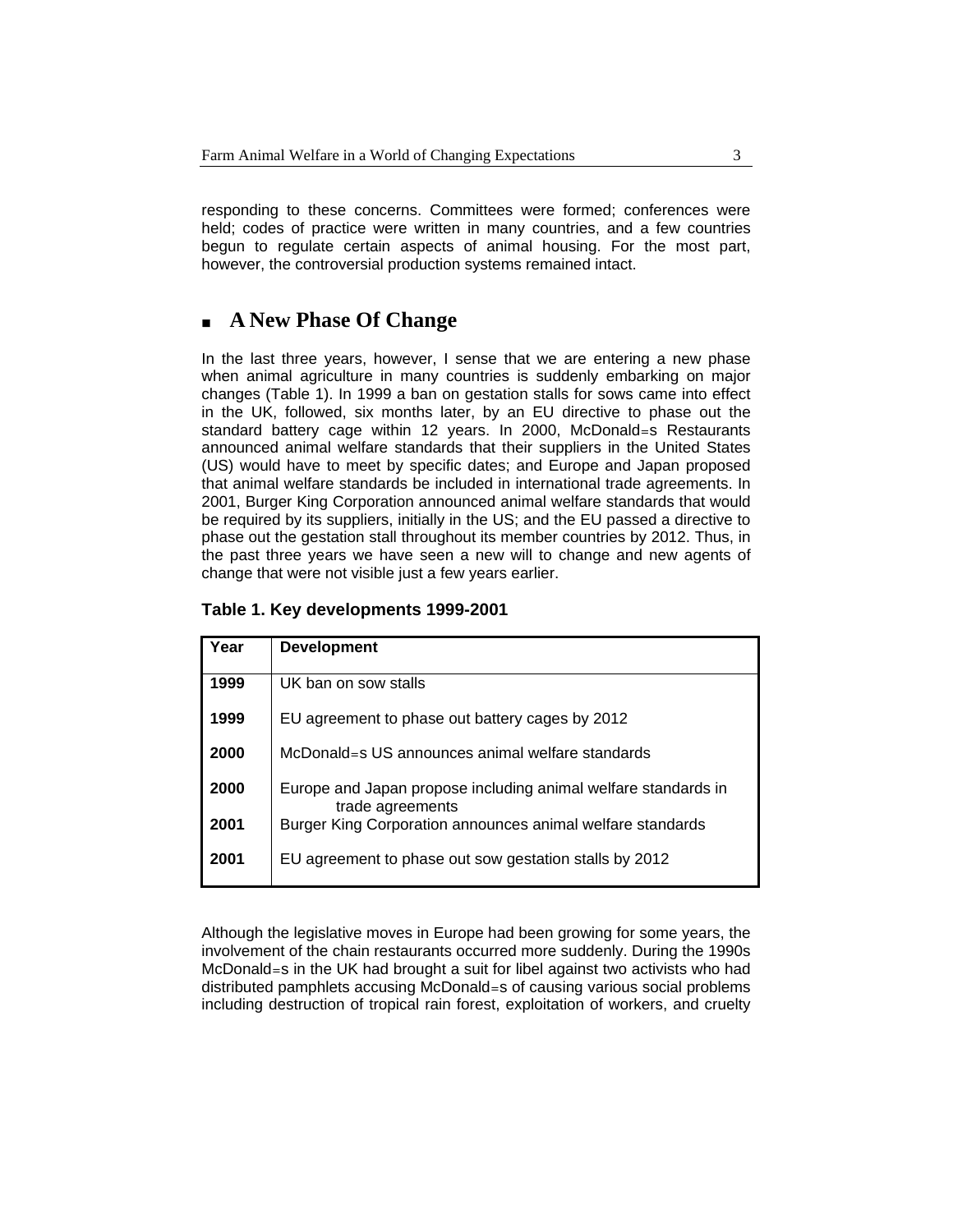to animals. The judge, after hearing extensive testimony, ruled in 1997 that many of the activists' allegations were indeed unwarranted. On the other hand, he concluded that the activists were right in claiming that cruelty to animals is inherent in certain animal production practices, notably in the restriction of movement of laying hens and pregnant sows; and he ruled that McDonald=s was Aculpably responsible@ for that cruelty in cases where it had close links with its supply chain. Within two years, McDonald's advised its US suppliers in the slaughter and egg industries  $\sigma$  two areas where the company has close relations with suppliers C that it would require certain animal welfare standards to be met by certain dates. Most notably, slaughter plants were required to meet the standards of the American Meat Institute; laying hens must have 72 square inches of floor space per bird; and forced molting by food withdrawal must not be practiced by the company's primary suppliers of eggs.

The standards announced in June, 2001, by Burger King (Table 2) contain similar elements, but are more detailed in some respects and touch on additional segments of animal agriculture. Burger King did not give specific standards for dairy facilities, but noted that it will Amonitor developments in the areas of genetics, thermal comfort of animals, air quality of animals in enclosed environments, emergency procedures for failure of automated systems used in the production of food animals, on-farm euthanasia methods and improving the manner by which animals are transported. The company will encourage the adoption of appropriate, science-based improvements in any of these areas if they promise to result in more humane conditions for food animals.@ Moreover, as an international corporation, Burger King announced that although it would apply the standards initially in the US where the majority of its restaurants are located, it intended to introduce comparable standards in other countries in a timely manner.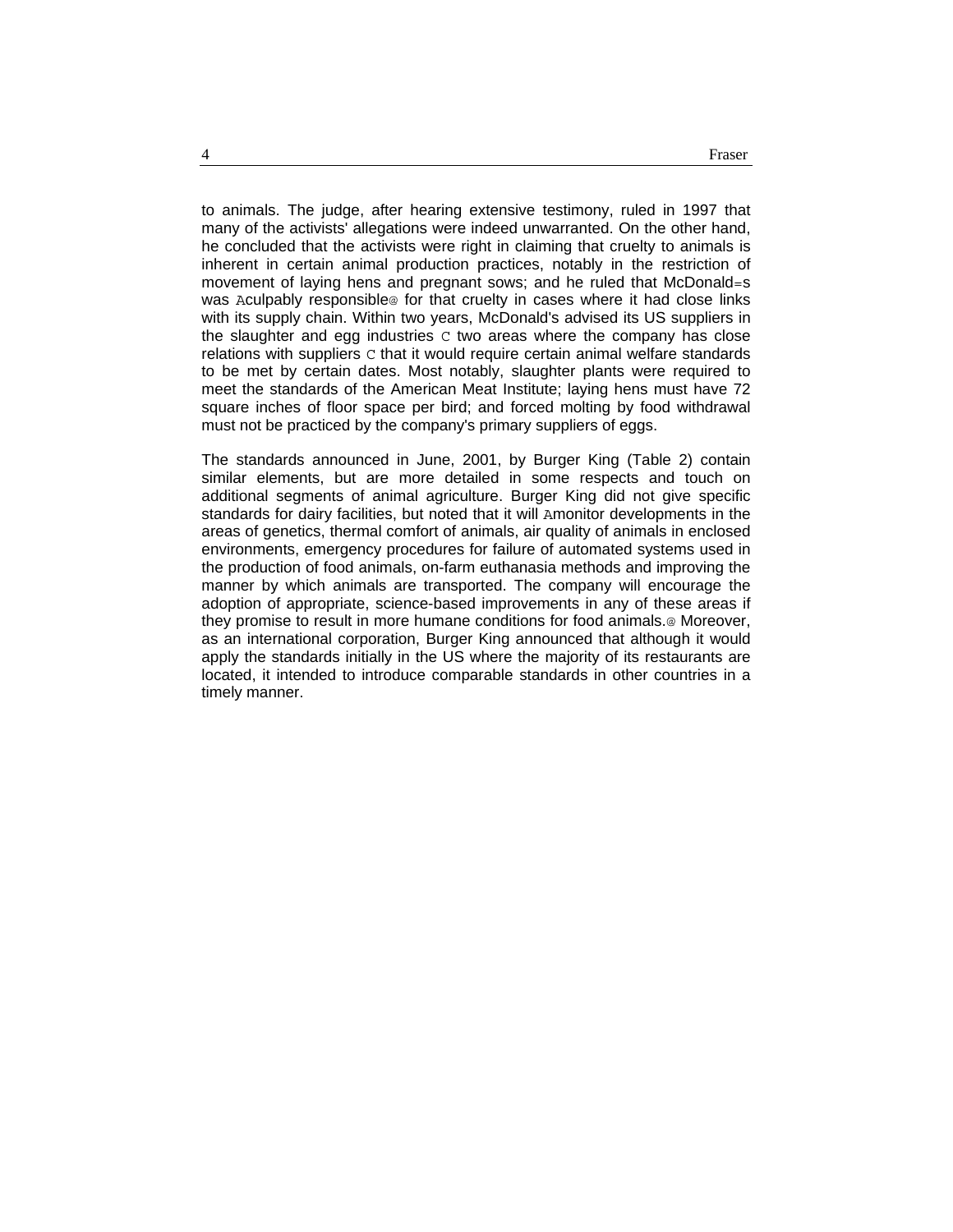### **Table 2. Selected features of Burger King Corporation's Animal Handling Guidelines and Audits (June 2001)**

### **Laying hens**

- 75 square inches (484 sq cm) of floor space per bird
- cage height must allow birds to stand upright throughout cage
- two drinkers per cage
- no forced molting by feed/water withdrawal
- average ammonia not >25 ppm for any 7 days
- no beak-trimming after 10 days

#### **Cattle**

- 8 no repeat branding, no facial branding
- <sup>t</sup> dehorning and castration must be healed before transport to feedlot
- slaughter plants must not use or actively procure downers, emaciated cattle, or animals with advanced cancer eye.

#### **Swine**

Burger King will identify and study units using alternatives to gestation stalls and begin purchasing from producers using alternatives

With the largest chain restaurants in the US now requiring that animal welfare standards be met, the trend seems almost certain to spread to other players in the food industry. However, if each company were to produce its own standards and audit procedures, the result would be confusing for consumers and cumbersome for suppliers. Consequently, a set of harmonized standards is currently being developed by two food industry associations. One of these is the National Council of Chain Restaurants, a Washington-based association of chain restaurants which includes McDonald's and Burger King. The other is the Food Marketing Institute, a Washington-based association of grocery distributors whose member companies are active in 60 countries and have gross annual sales totaling \$340 billion. In 2001 these two organizations agreed to work together to produce a set of uniform animal welfare standards which their member companies may choose to adopt.

In these various developments we can identify two key trends. One, not surprisingly, is a move to replace controversial housing and management practices, especially those that involve:

- severe restriction of movement,
- 8 physical and behavioral abnormalities, and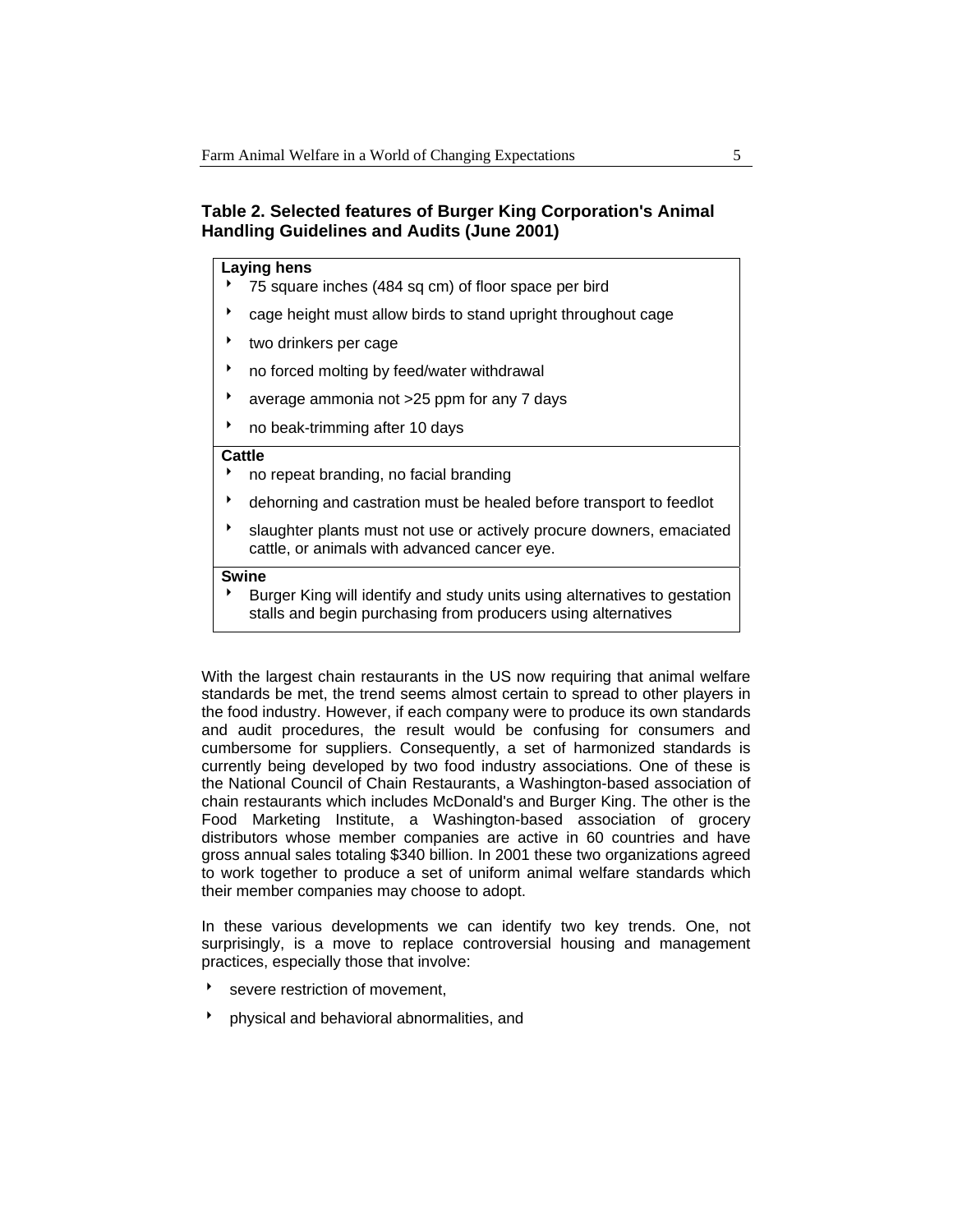**b** pain, hunger or other negative states.

The second trend is not to produce comprehensive codes of practice, but rather, a set of clear, simple standards that can be measured and audited. As an example, Table 3 shows the American Meat Institute's audit points for hog slaughter which have been adopted by both McDonald's and Burger King. These are, in effect, a list of critical control points that can be scored quantitatively by a trained auditor during a few hours in the plant.

#### **Table 3. American Meat Institute Audit Standards for Cattle**

| <b>Criterion</b>                                   | <b>Required</b><br><b>Standard</b> |
|----------------------------------------------------|------------------------------------|
| Percentage of animals slipping in the facility     | 3% or less                         |
| Percentage of animals falling in the facility      | 1% or less                         |
| Percentage of animals vocalizing during handling   | 3% or less                         |
| and stunning                                       |                                    |
| Percentage of animals prodded with electric prod   | 25% or less                        |
| Percentage of animals stunned correctly on first   | 95% or more                        |
| shot                                               |                                    |
| Proportion of animals insensible on the bleed rail | 499/500 or more                    |
| Starting slaughter procedure on animals showing    | zero                               |
| any sign of sensibility                            |                                    |
| Dragging of sensible non-ambulatory animals        | zero                               |

Adapted from: http://www.grandin.com/pig.audit.form.html

It is too soon to predict how deeply these developments will affect animal agriculture, but early evidence suggests that the changes will be substantial. For many years Temple Grandin has been monitoring the performance of slaughter plants in the US and Canada. Table 4 shows her findings for one of the performance criteria, namely the number of plants achieving first-shot stunning for 95% of the cattle processed. In 1996, Grandin found that of 10 government-inspection US plants studied, only 3 (30%) met this standard. Three years later, when McDonald=s began to audit US plants, Grandin reported a dramatic improvement to 74%, and a further improvement to 90% in 2000. These figures can be compared to about 60-80% in Canada during 1993- 99; the values suggest that standards were better in Canada under government inspection but not since McDonald=s began its audits.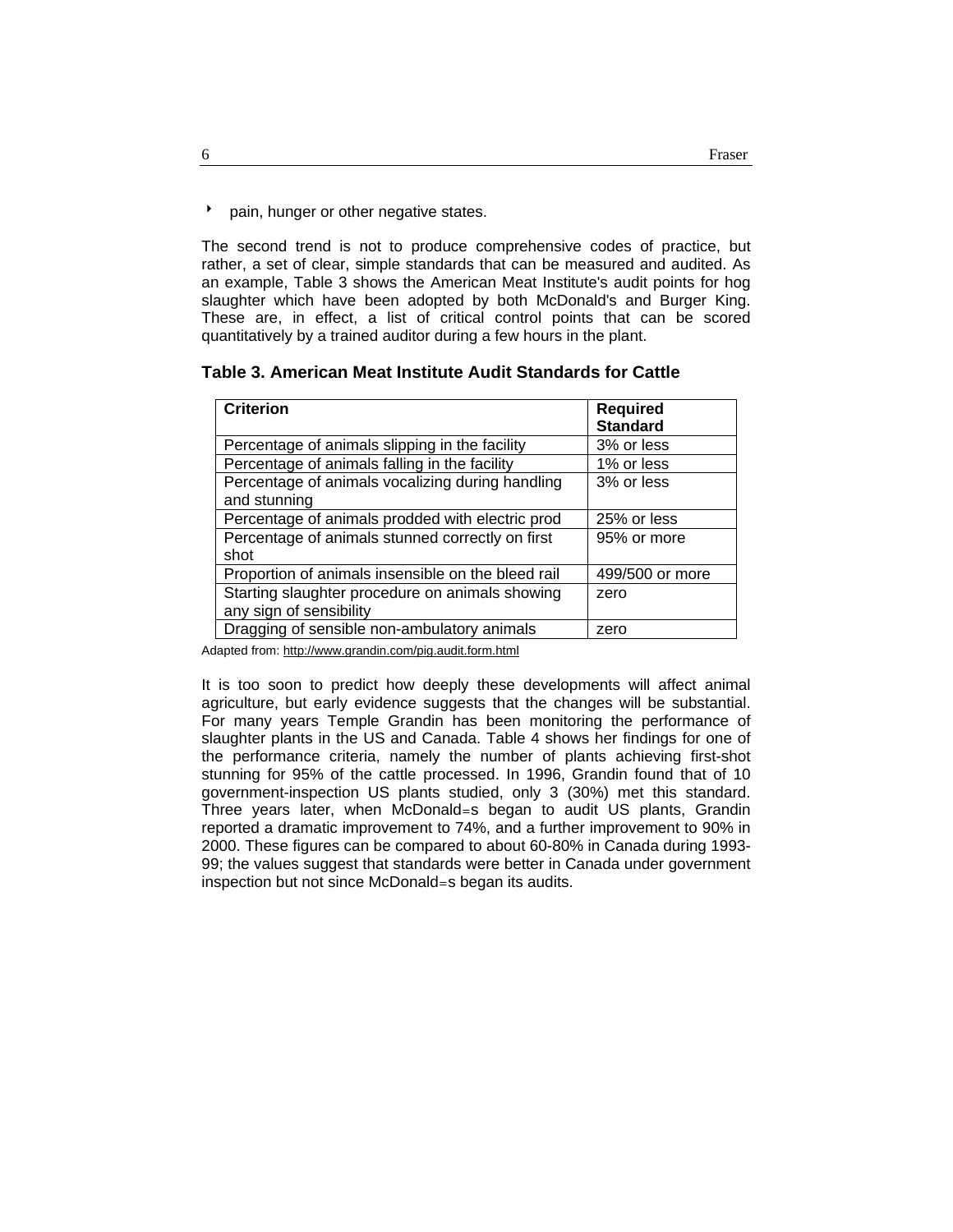| Year                        | <b>Percent</b> | <b>Inspection</b><br>Agency | <b>Plants Tested</b> |  |  |
|-----------------------------|----------------|-----------------------------|----------------------|--|--|
| <b>United States Plants</b> |                |                             |                      |  |  |
| 1996                        | 30%            | Government                  | 10                   |  |  |
| 1999                        | 74%            | McDonald's                  | 19                   |  |  |
| 2000                        | 90%            | McDonald's                  | 49                   |  |  |
| <b>Canadian Plants</b>      |                |                             |                      |  |  |
| 1993                        | 83%            | Government                  | 6                    |  |  |
| 1995                        | 80%            | Government                  | 5                    |  |  |
| 1999                        | 60%            | Government                  | 5                    |  |  |

### **Table 4. Percentage of cattle plants achieving first shot stunning for 95% or more of animals**

Adapted from T. Grandin:

http://www.grandin.com/survey/canada.audit.html

http://www.grandin.com/survey/2000McDonalds.rpt.html

# **How Should The Animal Industries Respond?**

How the animal industries can and should respond to these new expectations will vary from industry to industry and from country to country. In the US, the sheer size of some suppliers has made it relatively easy to implement standards. A large chain restaurant might, for example, purchase its eggs or chicken from only one or two major suppliers and thus be able to negotiate a change in production standards with little difficulty. In the EU, although animal agriculture is less centralized, national governments and EU authorities have devoted public resources to inspection programs to ensure that standards are followed.

In much of the world, however, animal agriculture remains a very decentralized industry, lacking any strong coordination by government or other agencies to help implement change and guarantee standards. In such cases, for animal agriculture to respond to changing expectations will require decisions and actions by thousands of independent producers. Hence, industry leaders, no matter how far-sighted, may find it difficult to re-position animal agriculture to respond to changing expectations.

Fortunately, however, there are some key steps that can assist with this challenge. If producers are to shift toward alternative methods and guaranteed standards, they need four important services and resources to be in place:

- research, development and expertise to provide appropriate technology and the information necessary to adopt it successfully,
- \* economic conditions that make it profitable to adopt appropriate technology,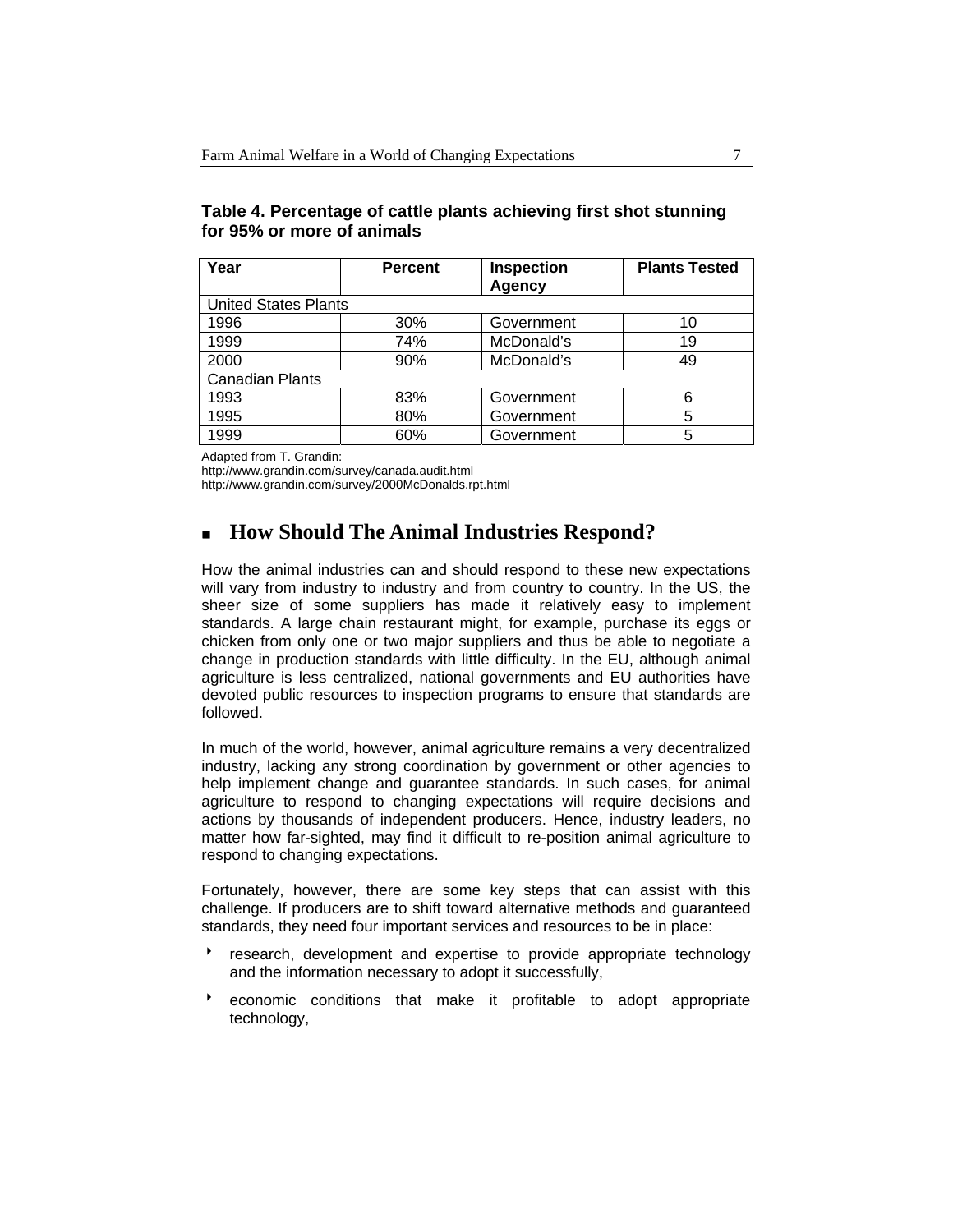- a regulatory environment that encourages change and assures the public that key concerns are being met, and
- **BE** leadership from industrial, professional and governmental bodies to anticipate emerging issues and help the animal industries position themselves accordingly.

By putting these services and resources in place, industry leaders, professionals and government can create an environment where producers are more likely to make changes that will help the industry meet the expectations of the public and requirements of corporate customers. Let us now look at these four elements.

# **Research, Development and Expertise**

Supplying the right research, development and expertise requires activity on four levels.

### **Basic Research.**

In some cases, there is a need for basic research to identify the welfare requirements of animals. To use an example from the egg industry, when strong pressure developed in Europe to do away with the battery cage for hens, the EU seemed on the verge of creating a ban that would have left non-cage systems, such as aviaries and free range, as the only options available to producers. However, research had shown that there are certain key features important to the hen's welfare:

- \* a modest space allowance,
- a perch, which helps prevent leg bone deterioration,
- a nest box where a hen can retreat to lay, and
- **b** access to litter for feather care.

Moreover, research had shown that these features can be provided in an "enriched" cage, sized for small groups of birds. On the basis of that research, the EU recognized the enriched cage as a suitable alternative to replace the standard cage when the ban comes into effect. Had the basic research not been done, the industry would have found the move away from the standard cage much more difficult to achieve.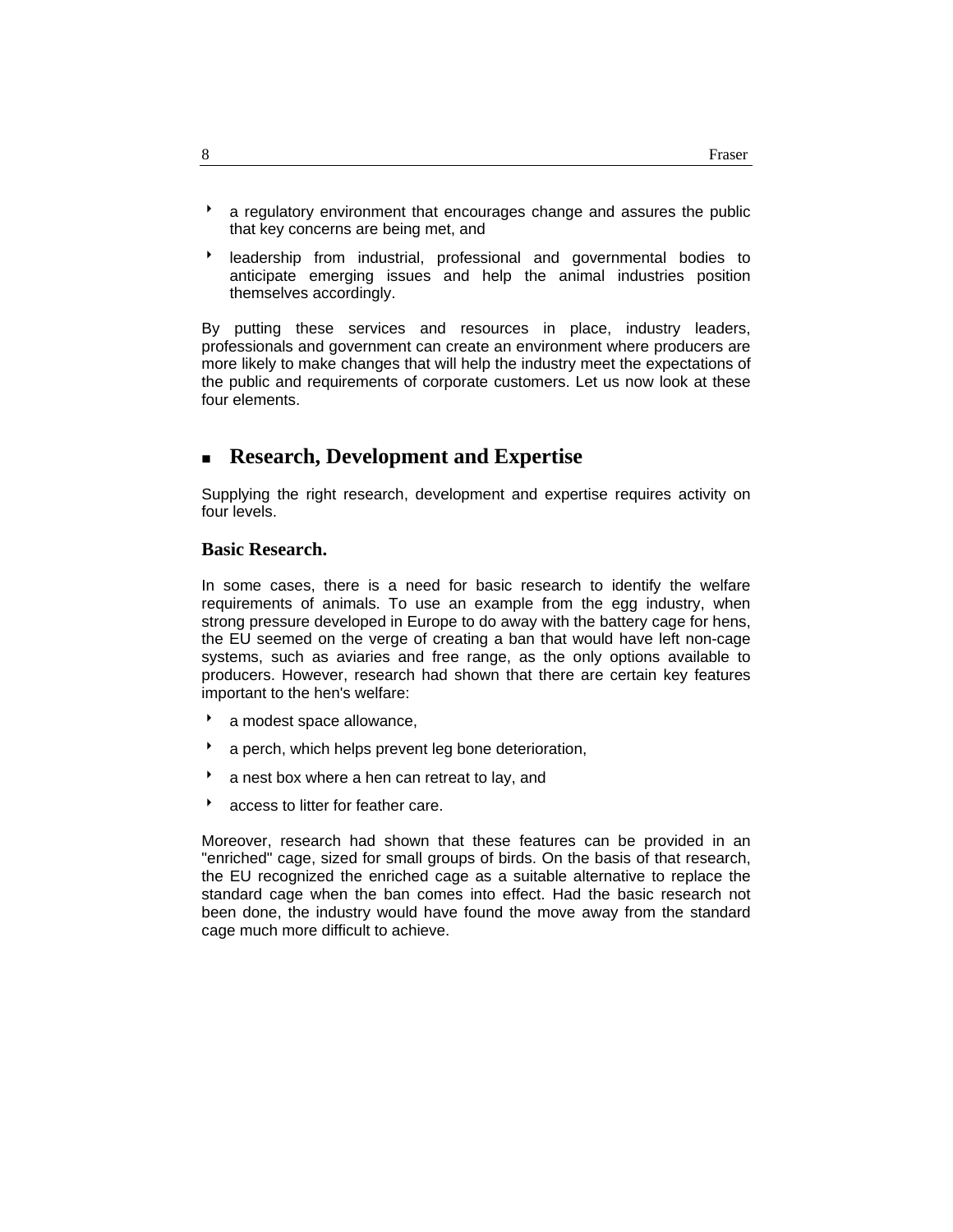### **Technology Development.**

In other cases, the welfare requirements may be clear, but development is needed to provide technology to better meet the requirements. Referring to the dairy industry (and using the three problem areas identified above), we might ask the following.

- 8 To avoid severe restriction of movement, do we have enough development work on alternatives to individual stalls and hutches for dairy calves so that producers could make a successful transition to less restrictive or group housing?
- 8 To avoid physical and behavioral abnormalities, do we know how to effectively eliminate lameness and metabolic diseases in the high-yielding dairy cow?
- To avoid pain, hunger and other negative states, do we have enough R&D to provide effective on-farm methods of eliminating the pain of dehorning?

These have been acknowledged animal welfare concerns of the dairy industry for many years. If we still do not have adequate methods to deal with them, then R&D may well be a limiting factor.

#### **Commercial Testing and Expertise.**

Finally, even if the research and development have been adequate, producers may still need access to information on how a technology performs under a range of commercial conditions, and to expertise to support them in adopting the technology. Robotic milking of dairy cows illustrates a technology that has been adopted much more rapidly in some countries than in others. In Denmark, the dairy industry built a commercial-scale robotic milking unit on the grounds of the Danish Institute of Agricultural Sciences, thus allowing both scientists and producers to gain first-hand knowledge of the technology under commercial conditions. With this knowledge and expertise at hand, Denmark became a rapid adopter of robotic milking, with 120 farms installing the technology during a period of two years. If such commercial-scale testing and expertise are not available, producers are forced to take greater risks in adopting new methods.

In summary, producers need services at four levels from the R&D sector: basic research on the welfare needs of animals, technology development to meet these needs, commercial testing of the technology, and access to expertise to help with its implementation. If any of these is missing, it may be difficult for producers to make changes in production methods that would respond to changing expectations.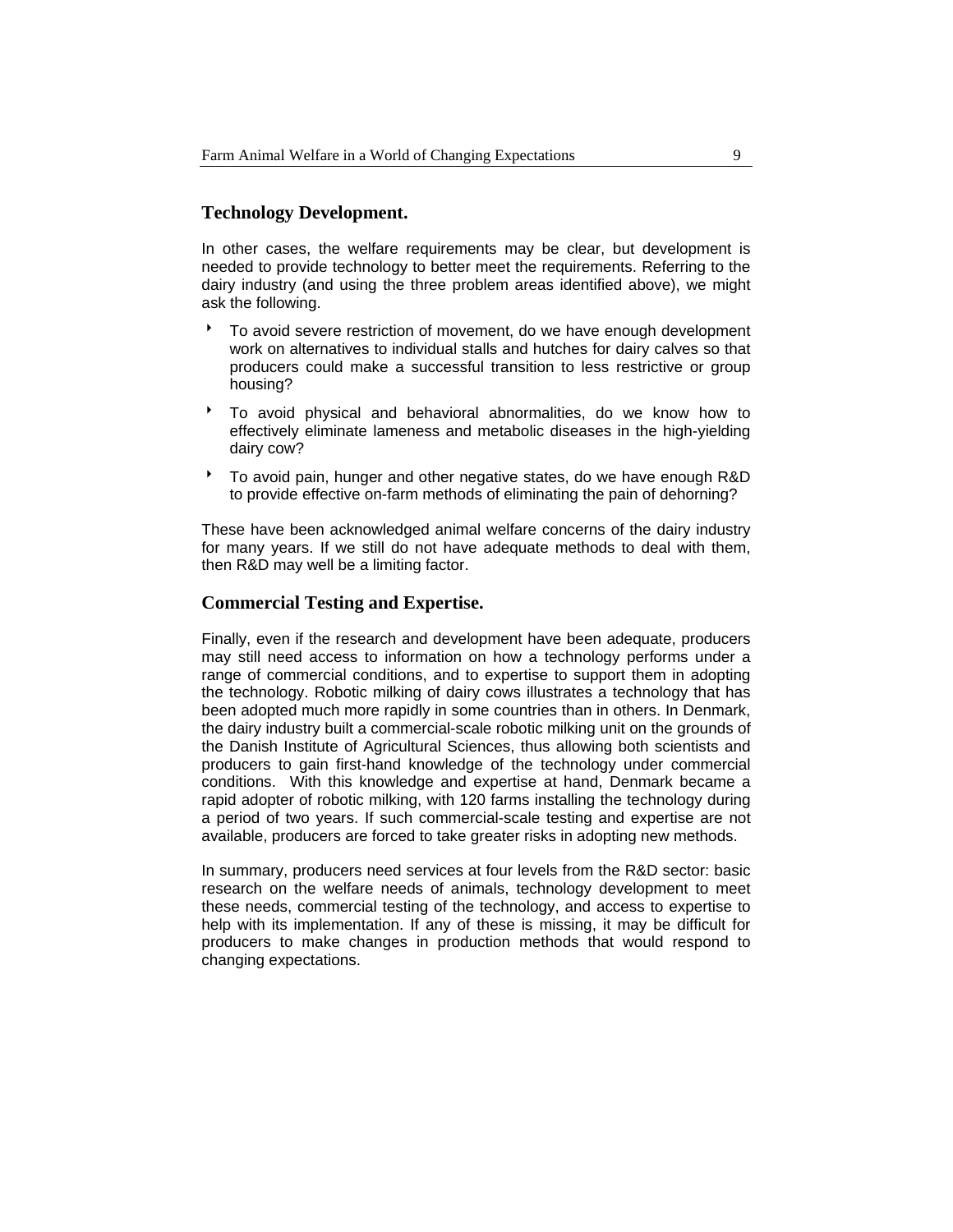# **Economic Conditions**

In order to phase in new methods or standards, producers need favorable economic conditions, including incentives that encourage change and the elimination of economic barriers that prevent change.

Many of the problems that give rise to animal welfare concerns result at some level from low profits in animal production. A century ago animal products, being highly perishable, tended to be produced and consumed locally. With the advent of refrigeration, fast freezing, and other means of product preservation, it became possible to sell meat, milk, and eggs into larger and larger markets C regional, national, and international. As this technology developed and larger distribution systems were created, producers found themselves competing against much larger numbers of other producers, some of them in different parts of the world. The resulting price competition pushed profits to low levels. In some respects this may have had beneficial effects on animal welfare, as it encouraged producers to eliminate losses from death and disease. However, it also put major constraints on animal production methods. With low profit per animal, producers could not afford to provide space, staff time, bedding and other amenities beyond the level that would enhance productivity in a costeffective way. In fact, many of the animal welfare problems commonly attributed to confinement technology are perhaps more accurately seen as problems of price competition. By itself, the use of raised cages for small groups of hens may be a defensible means of improving hygiene and preventing social stress, but crowding many hens into a small, featureless cage is a decision based on economics. By itself, the practice of penning sows individually during pregnancy may be a reasonable way to promote healthy food intake and prevent aggression, but restricting the space allowance to a narrow, unbedded stall is a matter of economics. A key issue, therefore, is how to prevent profits from becoming or remaining so low that producers are forced to cut costs in ways that create real or perceived animal welfare problems.

#### **Customized Versus Commodity Production.**

One partial solution is to move from "commodity production" to "customized production" C in other words, to sell animal products more in the manner of cars than of gasoline. Gasoline is sold as a commodity, and despite attempts by distributors to generate brand loyalty, many consumers tolerate very little price differential between one brand and another. For products sold as commodities, the harsh rule of economics is that profits will be driven lower and lower, until it becomes unprofitable for new producers with average efficiency to enter the market. Cars, on the other hand, are more customized; there is a market for products throughout a wide range of prices because the different products are perceived as differing in important ways. Customized production thus allows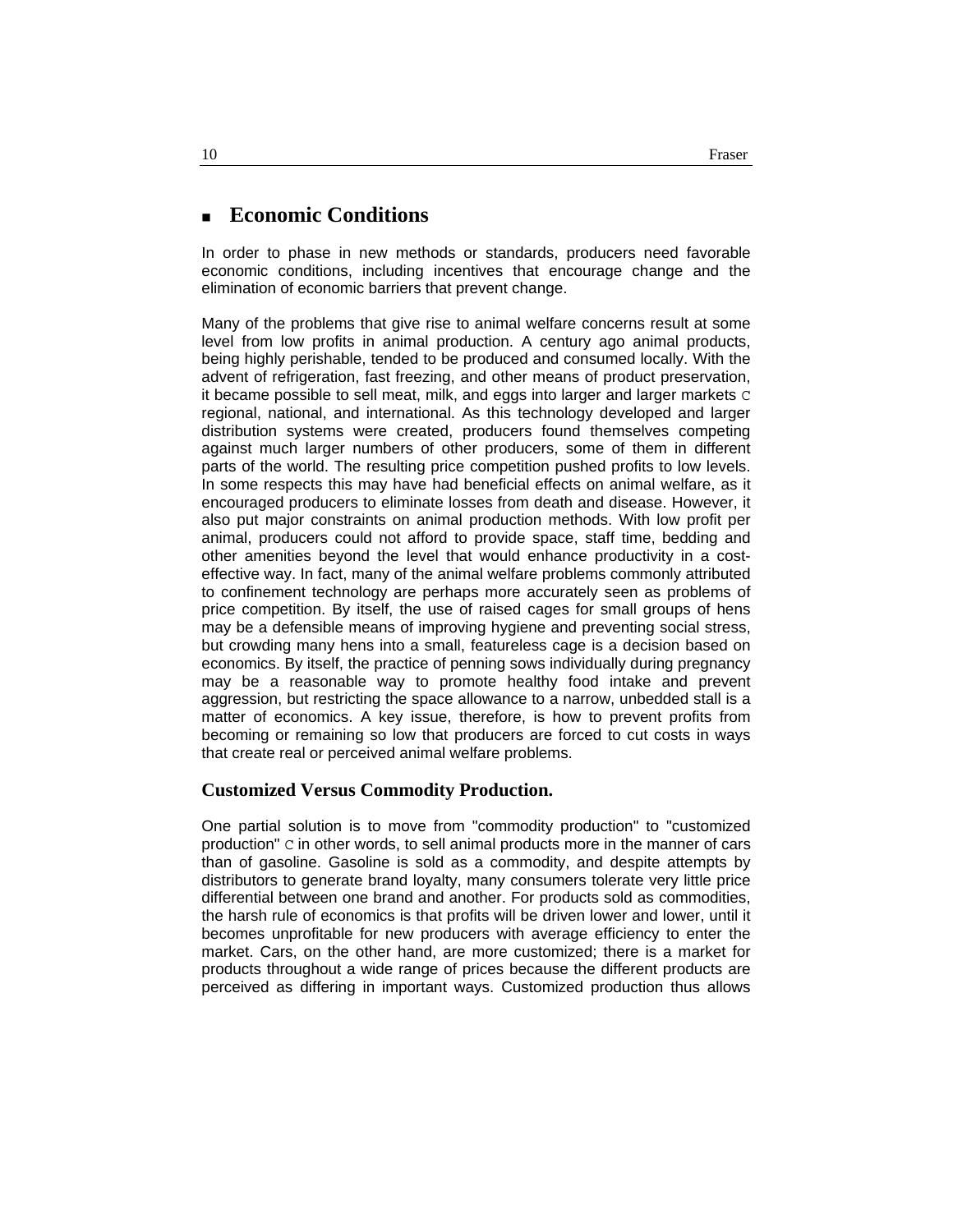producers to sell to a specific segment of the market, and the price relative to a baseline commodity price is less an issue.

We are currently seeing a proliferation of customized production programs intended to assure customers of animal welfare standards and to reward producers for following such standards. In some cases, the incentive for producers is to obtain premium prices for their products. For example, in the UK Freedom Foods program, created in 1994 by the Royal Society for the Prevention of Cruelty to Animals, producers are certified as meeting certain animal welfare standards and can then sell under the Freedom Foods label at premium prices. The system was initially viewed with suspicion by the animal industries, but from 1994 to 2001, the number of producers in the program increased to over 3000, the number of retail stores carrying the products increased to over 6000, and as one example of the sales volume, egg sales had reached 82 million per month by 2001. If there is any threat to the program it is its own success, partly because so many producers have joined that the price premiums have been reduced, and partly because there has been a proliferation of other programs vying for the same segment of the market.

In some cases, animal producers themselves have created customized systems based on animal welfare standards as a means of retaining market share. When Austria entered the EU, there were fears that its relatively smallscale animal production would be eliminated by competition from much larger, more industrialized production in countries such as France and the Netherlands. At the same time, Austrian animal producers sensed that many consumers wanted to continue buying from Austrian farms because of concerns about animal welfare and disease problems in other countries. The producers therefore created a labeling and traceability system to certify that meat had been produced according to a combination of animal welfare, health and organic standards.

In some cases, large food processing companies have insisted that their suppliers follow customized production systems to allow the company to assure their own retail customers of the welfare standards used in making their products. Long Closhan is a large producer and exporter of quality cheese in the UK. Seeing animal welfare as a potential consumer issue, it encouraged its milk producers to join the Freedom Foods program, and over some years it dropped certain farms from their supplier list and added others so that they would have 100% certified and would then be able to use the Freedom Foods label to assure customers that their cheese came from cows treated according to certain standards.

North America is currently seeing a number of customized production programs, some started by humane organizations, some by individual producers, and some by producer organizations, all with somewhat different standards and all in very early stages of market penetration. There is a danger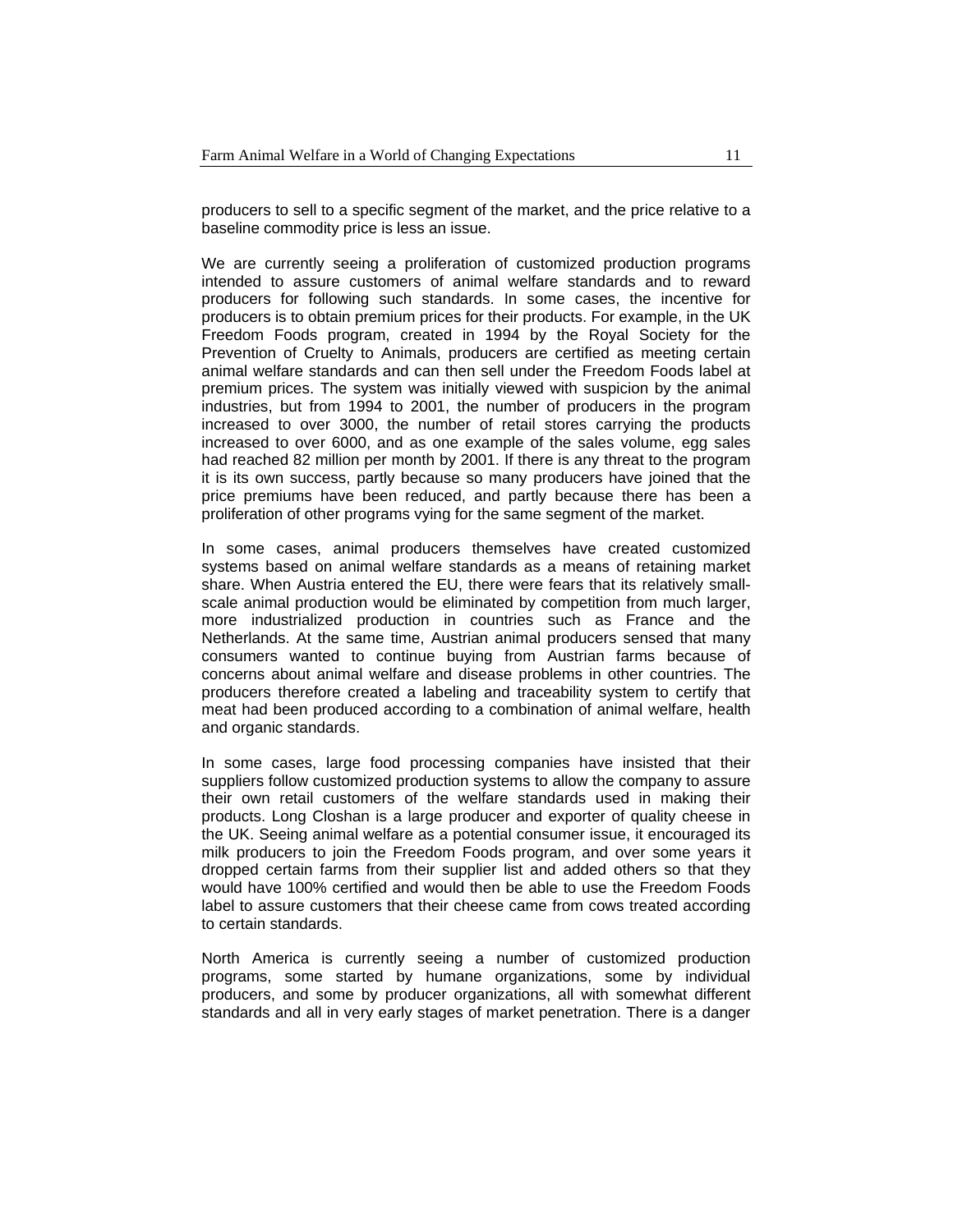that the proliferation of programs could confuse consumers, but with the right leadership, coordination and credibility, customized programs might provide producers with an opportunity to meet the concerns of certain consumers.

#### **Incentives.**

Despite their merits, customized production programs do not provide a complete response to the changing expectations of farm animal care. In addition, there is a need for programs that will assure consumers and citizens that appropriate standards are in place throughout animal agriculture.

In a decentralized industry, perhaps the most powerful way to encourage such widespread change is through financial incentives. In the 1990s, for example, a number of European countries decided, mainly for environmental reasons, to promote a change from conventional to organic agriculture, and incentive programs were created to compensate farmers for the cost of conversion. Figures from Sweden show a sudden increase in organic acreage beginning in 1989 with the first incentive program, and a second rapid increase in 1995 when Sweden joined the EU and Swedish producers became eligible for EU subsidies. As a result of these programs, about 6% of agricultural land in Sweden was under certified organic cultivation by 2000 and the figure was increasing rapidly. The example illustrates the power of an incentive program to bring about changes in a highly decentralized industry.

Could animal agriculture develop an industry-wide incentive program to encourage producers to phase out controversial practices in favor of methods that make a better fit to changing public expectations? Such programs are most likely to begin in Europe where the EU has already asked the World Trade Organization to approve subsidies that assist producers to comply with animal welfare standards. If this happens, it may be important for producers elsewhere to have access to similar programs.

#### **Smaller Scale Incentives.**

Finally, there may be opportunities to create smaller-scale economic incentives to target specific animal welfare concerns. Since 1973, pig producers in Alberta have maintained their own insurance program against death of pigs during road transportation. Experience showed that the risk of death is more related to human factors than to the distance traveled. The plan, therefore, uses a single premium per animal, but the premium quadruples if a producer has a recent history of multiple claims. This strongly encourages producers to avoid shipping animals that are unfit to travel, and to use only truckers with a record of very low losses. The plan is credited with minimizing in-transit losses as well as providing a large cost saving to producers. There may be many other opportunities to develop win-win incentives that would help to save money and eliminate animal welfare problems.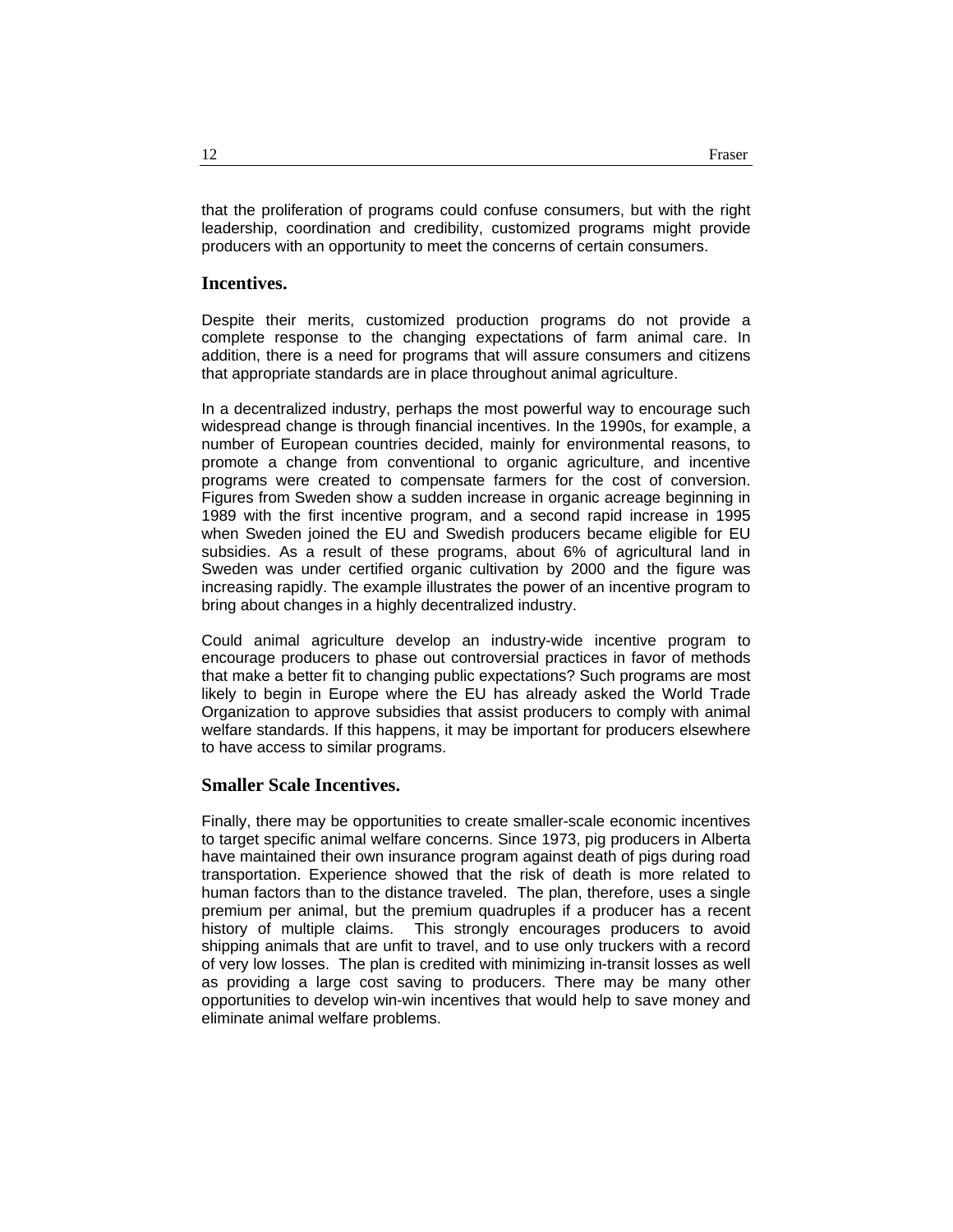### **Regulatory Environment**

The regulatory environment is a two-edged sword. If well conceived and well implemented, regulations are probably the most powerful way to assure the public that standards are in place. If poorly conceived, however, regulations can create inefficiencies without solving the problems they were intended to address. The challenge is to steer a course between clumsy and excessive regulation on the one hand, and inadequate regulation on the other.

As an example of clumsy regulation, when faced with mounting public pressure over veal calf production, the UK banned the narrow veal calf crate in 1988. The intention, of course, was that British calves would be produced in less restrictive environments. However, there was an existing export trade of young calves from Britain to farms on the European continent where the animals were raised in crates, and this trade continued after crates were banned in Britain. Moreover, because of trade regulations, Britain could not prevent meat from these calves being shipped back to consumers in the UK. Hence, the legislation did not prevent British calves from being raised in crates; instead, it tended to reinforce a system whereby crate rearing was compounded by the stress of long-distance transport.

At the other extreme, the handling of animals at US slaughter plants provides an example of an inadequate regulatory environment. The US does not have national regulations covering the trucking of animals to slaughter plants; its Humane Slaughter Act does not cover poultry and kosher slaughter; and there has been dissatisfaction with enforcement of the Act by government inspectors. The major chain restaurants evidently felt that this regulatory environment did not provide adequate assurance that animal welfare concerns were being met, and they created their own inspection procedures. The resulting system is unduly cumbersome because food suppliers are now audited by government inspectors according to legal regulations, and by various corporate customers according to their own audit processes. The system is also costly because the chain restaurants are, in effect, paying twice for the same service. If the regulations and enforcement had been more adequate, there would be no need for private companies to duplicate the efforts of government and their competitors. In fact, Burger King, when announcing their standards, also publicly petitioned the US Department of Agriculture to properly enforce the Humane Slaughter Act.

In general, the animal industries have tended to resist regulatory limitations, evidently out of an understandable fear of clumsy or excessive regulation. In some cases, however, a stronger regulatory environment, created with industry involvement, could be a powerful means to help animal agriculture improve its standards and credibility.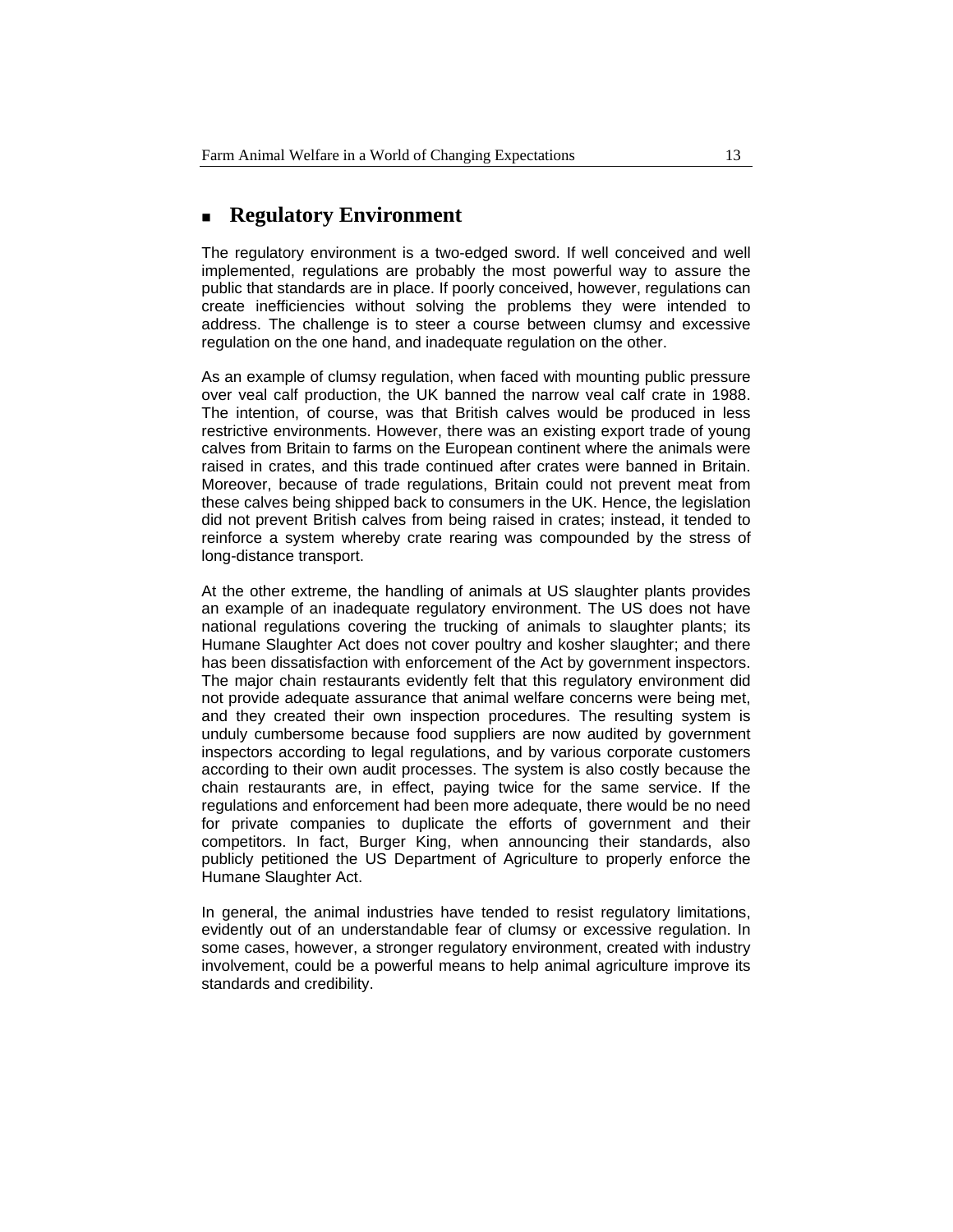### **Leadership and Infrastructure**

In an industry with centralized leadership, the executive officers try to anticipate future developments and to position the industry to meet emerging needs and opportunities. In an industry such as animal agriculture, where there is often little centralized leadership, some form of organization and infrastructure needs to be created to fill this role.

In many countries, government has created this type of support for the industry. A good example is New Zealand where there is strong public attention to animal welfare combined with an economic need to maintain export markets for agricultural products. The national government responded to these needs by creating a National Animal Welfare Advisory Committee in 1989. The committee consists of representatives of national agricultural, veterinary, scientific, consumer, and humane organizations, and it advises the New Zealand government on all aspects of animal welfare including research needs, codes of practice, and regulatory requirements. The Advisory Committee is supported by an Animal Welfare Group, consisting of a director and six staff, within the New Zealand government. The Group develops and promotes animal welfare standards, ensures that enforcement is adequate, keeps abreast of international developments, and works to bring about an objective resolution of animal welfare problems. Thus, with a human population of only 3.6 million, the New Zealand government has invested heavily in infrastructure and staff to provide leadership on animal welfare, and has thus helped put its animal industries at the forefront in responding to animal welfare concerns.

The Canadian province of Alberta provides a different model where government, industry and the humane movement have mounted a joint response to public concerns over farm animal welfare. In Alberta the provincial government includes an Animal Welfare Branch whose staff promote humane care and responsible use of animals, especially by encouraging research and technology transfer. In the private sector, the different animal producer organizations have created the Alberta Farm Animal Care Association (AFAC) which promotes humane care of farm animals, provides a producer voice to government and the public on farm animal issues, and encourages relevant research. The provincial government and AFAC also entered into a three-way partnership with the Alberta Society for the Prevention of Cruelty to Animals to create the Alberta Livestock Protection System, funded largely by the provincial government, which provides a coordinated system involving animal protection workers, government specialists and producers who cooperatively inspect, enforce and educate in the area of animal welfare.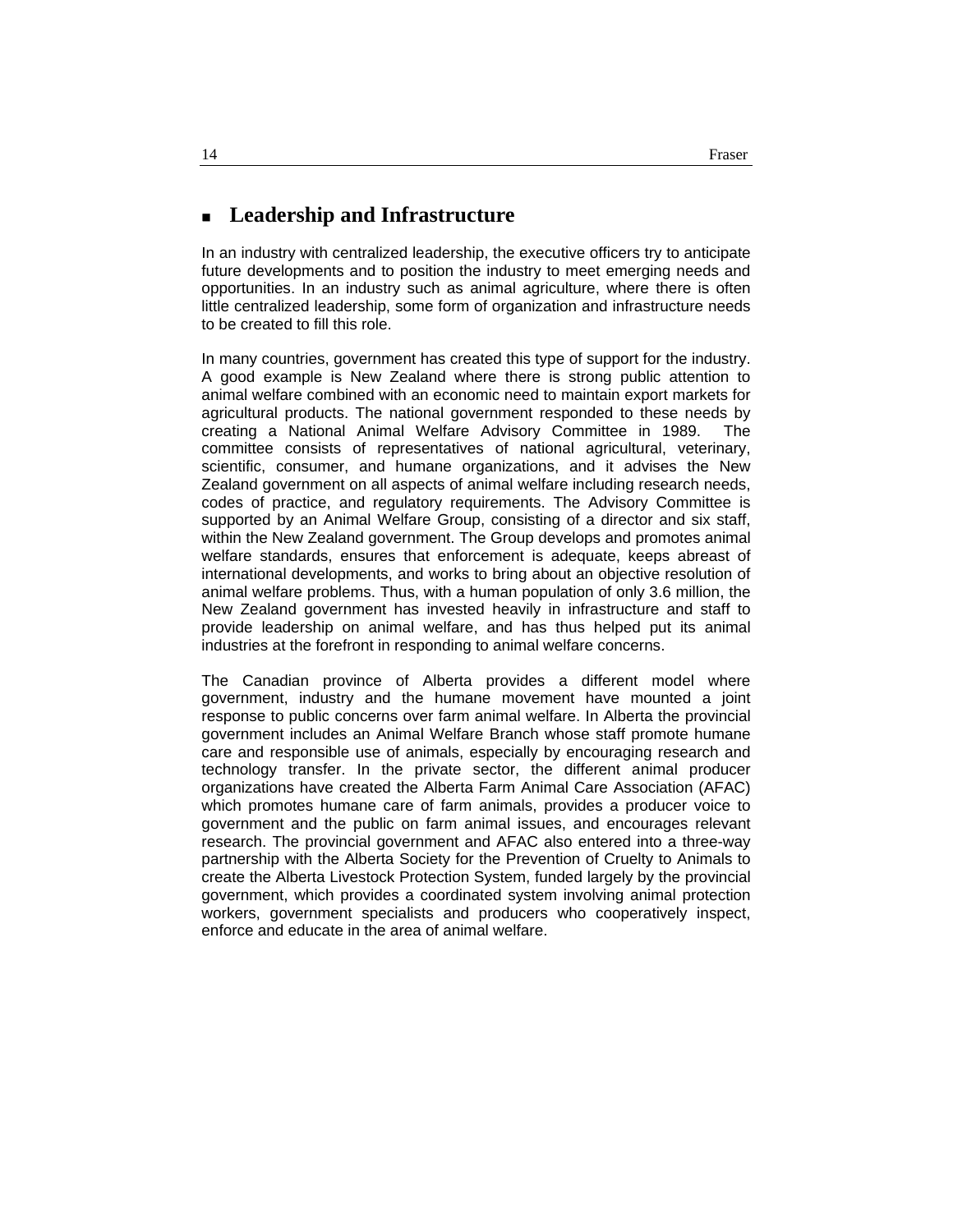## **Conclusion: Toward a Strategy for Change**

In responding to the challenge facing animal agriculture, it helps to think of change occurring at three levels (Figure 1). The most general level involves the cultural values and attitudes toward animals which have been changing rapidly over the past 50 years. The most specific level involves the actual animal management practices used in animal production, transport and slaughter. When change occurs at the level of cultural values and attitudes, people expect change to occur also at the level of animal management practices, and if these changes do not occur in a timely way, then we see dissatisfaction, negative media attention, protest, calls for legislation, and so on. In a decentralized industry like animal agriculture, there are obstacles that make it difficult for animal management practices to change. To overcome these obstacles requires the services and resources described above: research, development and expertise; favorable economic conditions; a favorable regulatory environment; and appropriate leadership and infrastructure. However, these services and resources cannot normally be created at the level of the individual farm; rather, they happen at an intermediate level C regional, national, international, or industry-wide. Hence, producers need the support of the R&D sector, governments, industry associations, and related professions to help create the middle-level services and resources that will allow animal management practices to change in step with public values. A key question, therefore, is whether the necessary services and resources are in place.



**Figure 1. Three levels of change**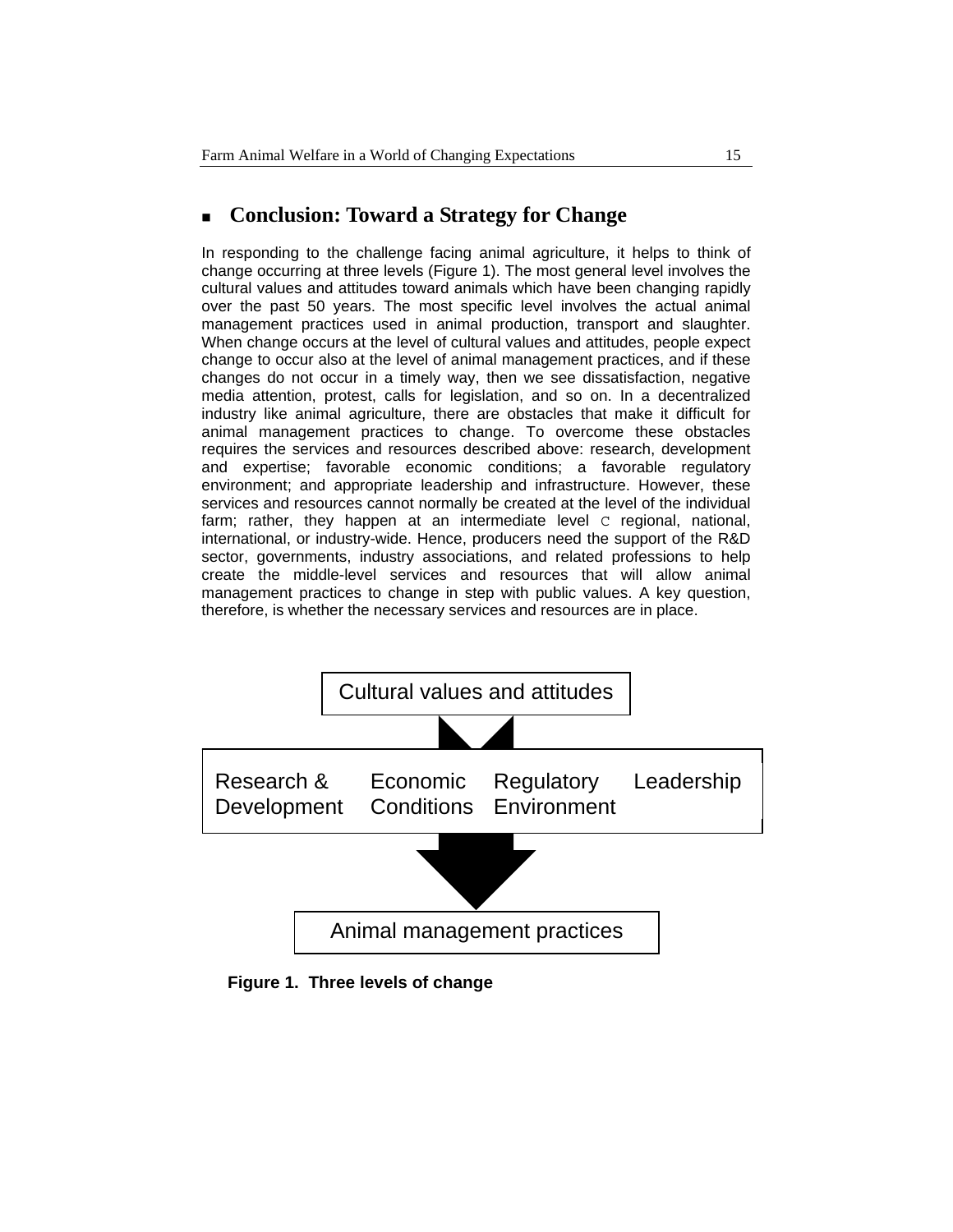The answer to this question will be somewhat different for each segment of animal agriculture. The following series of questions provides a framework that could help an industry assess its individual situation and needs.

First, what are the key animal welfare issues facing the industry? Areas of concern may include: housing practices that involve severe restriction of movement; environments that lead to physical or behavioral abnormalities; and infliction of pain, hunger or other forms of distress. Could some of the concerns be met by replacing certain housing, handling and production practices? Could some be met by creating clear standards and means of assuring the public that the standards are being followed?

Second, is there a need for additional research, development or expertise to put new practices or standards into place? This may include: basic research on welfare requirements; development of new technology to meet these requirements; commercial-scale testing of the technology; and expertise to help producers to adopt new methods successfully.

Third, is the economic climate conducive to the kind of changes the industry needs? Could customized production systems help meet the concerns of certain customers, perhaps while compensating producers for the cost of using alternative methods? Would it be possible to create incentive programs that would move the industry in certain directions?

Fourth, are existing regulations and enforcement adequate to provide farm animals with appropriate protection and to assure the public that such protection is in place? Are there new regulations that would help the industry to improve its standards and eliminate controversial practices?

And finally, does the industry have adequate leadership and infrastructure to help it respond to animal welfare issues in a timely way?

In responding to changing expectations about animal welfare, the dairy industry has certain important advantages. In dairy production, economics and user convenience have shifted the dairy industry toward less restrictive housing of adult animals (free stalls replacing tie stalls), in contrast to the swine and egg industries which moved in the opposite direction. The high economic value of dairy cows has meant that individual care and staff time per animal have not been constrained as severely as in other animal industries. Moreover, in dairy cattle the link between animal comfort and productivity is well enough established that producers show great interest in comfort issues. For these and perhaps other reasons, animal welfare has not not attracted as much negative attention in the dairy industry as in the swine and egg industries.

Nonetheless, there are numerous points where the dairy industry is open to criticism. These include: